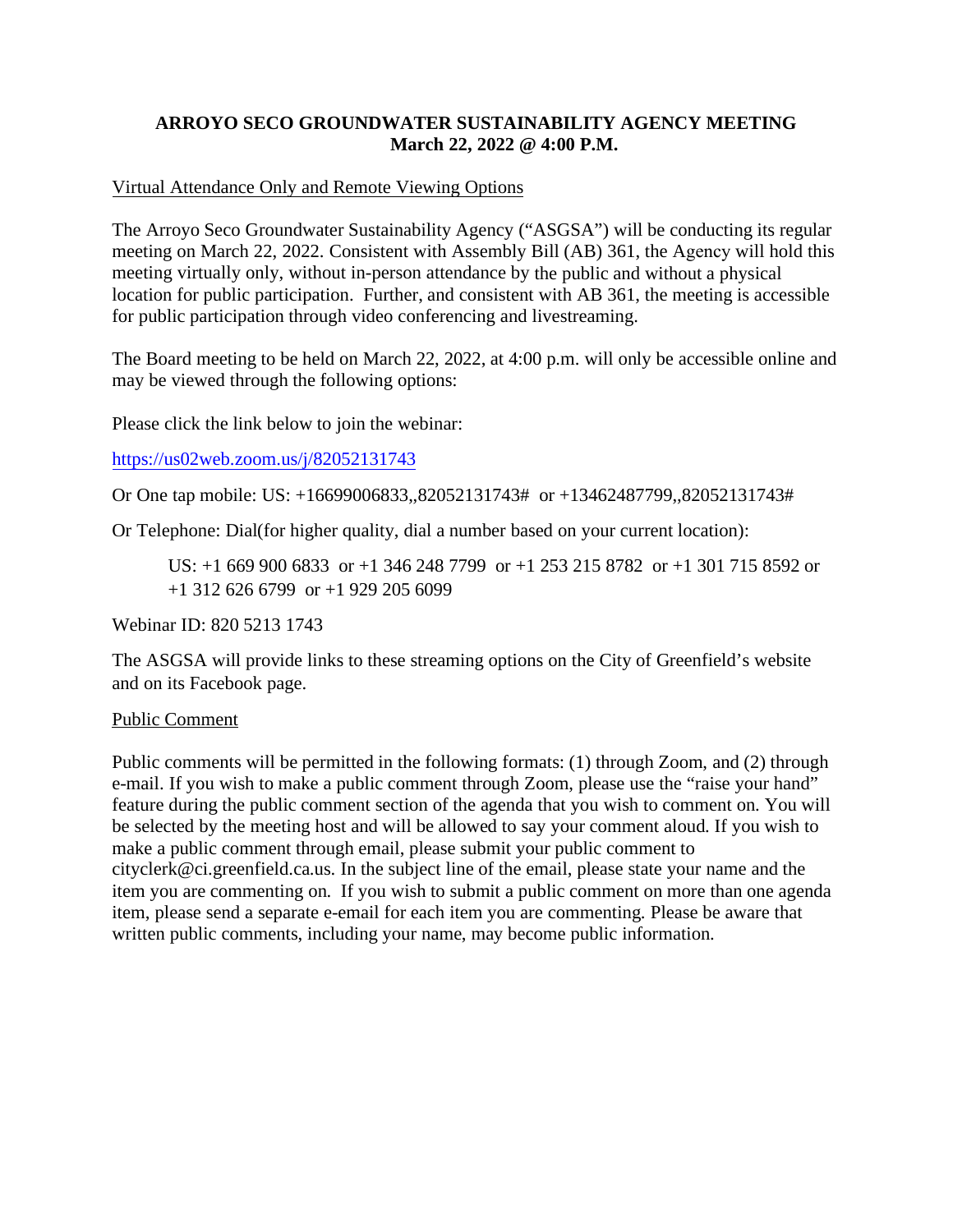

# **City of Greenfield Arroyo Seco**

## **Groundwater Sustainability Agency**

**599 El Camino Real Greenfield, CA 93927**

## **Meeting Agenda March 22, 2022 4:00 P.M.**

**The Arroyo Seco Groundwater Sustainability Agency will be conducting its regular meeting on March 22, 2022. Given the current Shelter-in-Place Order covering Monterey County and the Social Distance Guidelines issued by Federal, State, and Local Authorities, the Agency is implementing changes for attendance and public comment. The Groundwater Sustainability Agency meeting to be held on March 22, 2022 at 4:00 p.m. will only be accessible online. Please review the Agency's Attendance and Public Comments Changes Due to COVID-19 for further information.** 

**PLEASE TURN OFF CELL PHONES AND PAGERS**

- **A. CALL TO ORDER**
- **B. ROLL CALL**
- **C. PLEDGE OF ALLEGIANCE**

## **D. PUBLIC COMMENTS FROM THE AUDIENCE REGARDING ITEMS NOT ON THE AGENDA**

This portion of the Agenda allows an individual the opportunity to address the Agency on any items not on closed session, consent calendar, public hearings, and Agency business. Under state regulation, **no action can be taken on non-agenda items, including**  issues raised under this agenda item. Members of the public should be aware of this when addressing the Agency regarding items not specifically referenced on the Agenda. **PLEASE NOTE:** Given the current Shelter-in-Place Order covering Monterey County and the Social Distance Guidelines issued by Federal, State, and Local Authorities, the Agency is implementing changes for attendance and public comment. Please review the Agency's Attendance and Public Comments Changes Due to COVID-19 for additional information. Please be further aware that all public comments must be submitted via email to the following email address: [cityclerk@ci.greenfield.ca.us.](mailto:cityclerk@ci.greenfield.ca.us)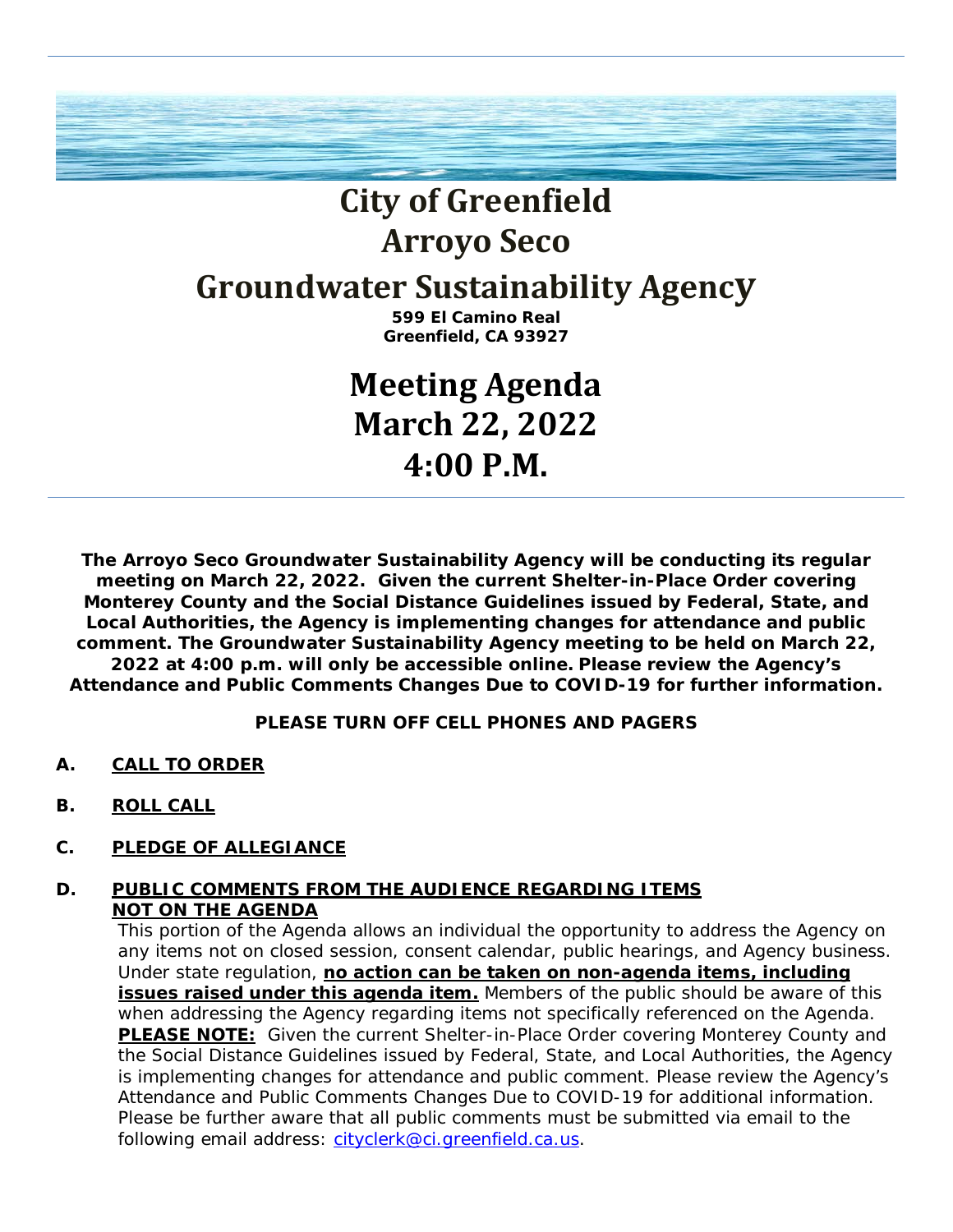## **Meeting Agenda March 22, 2022**

## **E. CONSENT CALENDAR**

All matters listed under the Consent Calendar are considered routine and may be approved by one action of the Agency, unless a request for removal for discussion or explanation is received prior to the time Agency votes on the motion to adopt.

- **E-1. APPROVAL** of the Minutes of the February 22, 2022 Meeting of the Arroyo Seco Groundwater Sustainability Agency
- **E-2. ADOPTION** of Resolution GSA #2022-03, A Resolution of the Arroyo Seco Groundwater Sustainability Agency Authorizing the Continued Use of Remote Teleconferencing Provision (AB 361)

## **F. AGENCY BUSINESS**

**F-1. RECEIVE** Forebay Subbasin Annual Report

Status Report

- **a.** Report
- **b.** Public Comments
- **c.** Agency Board Comments / Review / Action

## **F-2. RECEIVE** Arroyo Seco Groundwater Sustainability Agency General Manager's Status Report

- **a.** Oral Report
- **b.** Public Comments
- **c.** Agency Board Comments / Review / Action

## **G. ADJOURNMENT**

In compliance with the American With Disabilities Act, if you need special assistance to participate in this meeting, please contact the City Clerk at (831) 674-5591. Notification 48 hours prior to the meeting will enable the City to make reasonable arrangements to ensure accessibility to the meeting (CFR 35.102-35.104 ADA Title II). ...................

This agenda is duly posted outside City Hall and on the City of Greenfield web site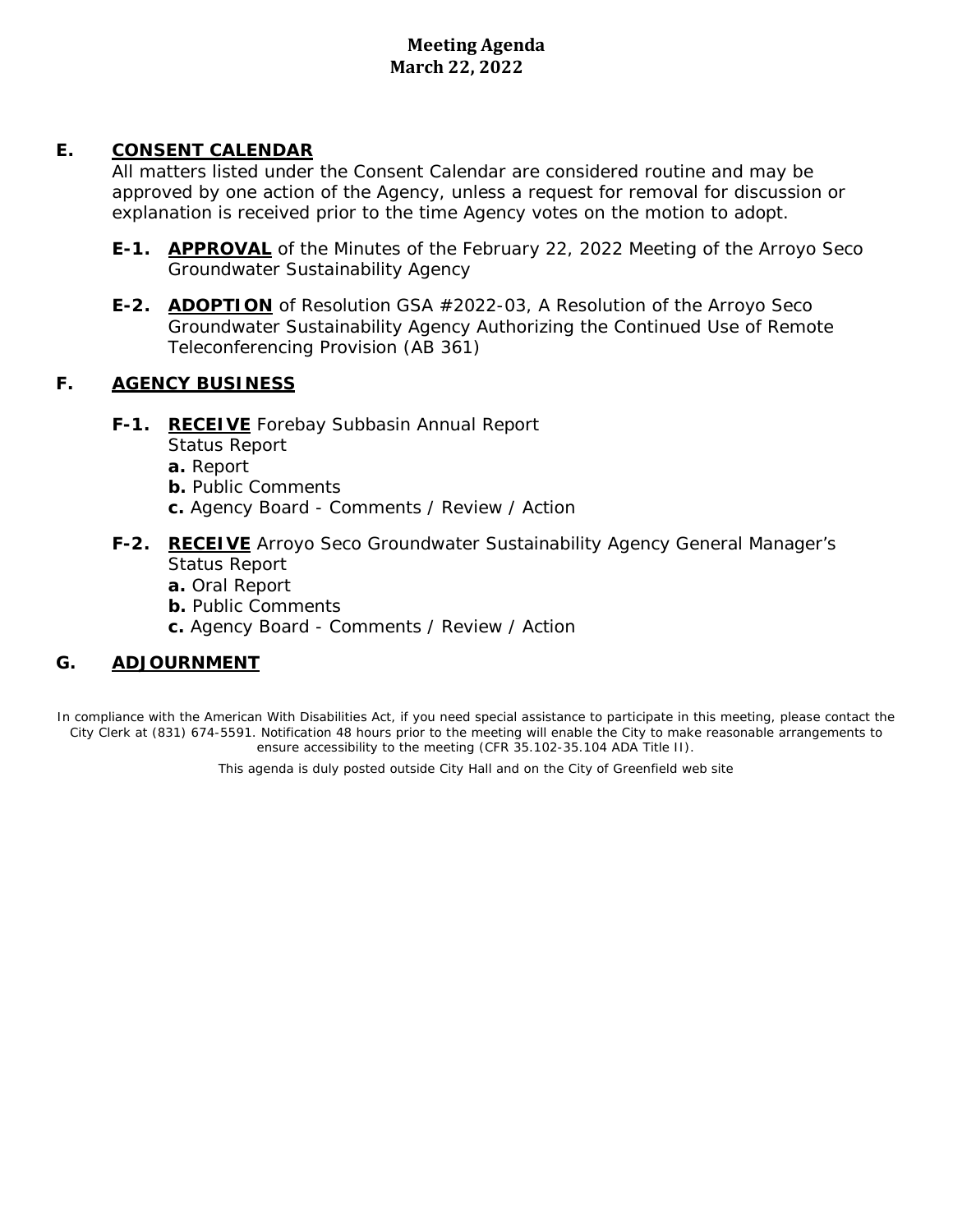## **CITY OF GREENFIELD ARROYO SECO GROUNDWATER SUSTAINABILITY AGENCY MINUTES**

#### **AGENCY MEETING OF FEBRUARY 22, 2022**

#### **This meeting was conducted via Zoom.**

#### **ROLL CALL**

Present: Chair Thorp, Board Member Rodriguez and Wood

- Absent: Vice Chair Griva and Board Member Martinez
- Staff: Interagency Attorney Cochran, General Manager Weeks, City Clerk Rathbun

## **APPROVAL OF CONSENT AGENDA**

**A MOTION** by Board Member Wood, seconded by Board Member Rodriguez to approve the Minutes of the January 25, 2022 Meeting of the Arroyo Seco Groundwater Sustainability Agency and **Resolution GSA #2022-02, "A Resolution of the Arroyo Seco Groundwater Sustainability Agency Authorizing the Continued Use of the Remote Teleconferencing Provision (AB 361)"**. ROLL CALL VOTE: AYES: Board Member Wood, Board Member Rodriguez and Chair Thorp. ABSENT: Vice Chair Griva and Board Member Martinez. Motion carried.

#### **AGENCY BUSINESS**

## **RECEIVE ARROYO SECO GROUNDWATER SUSTAINABILITY AGENCY GENERAL MANAGER'S**

General Manager Weeks stated that a lot has been going on. He stated that the SVBGSA was beginning to move into the implementation of the forebay subbasin plan and staff wanted to make sure how that would be working and functioning within their plan. He stated that right mythology was to engage in different levels such as in the interagency level, the coordination committee. He also stated that there would be an annual report coming out this spring for the forebay subbasin. He stated that there were a lot of processes and stated that the Agency needed to participate on a staff and a board level. He also stated that largest amount of his time this last month was developing a progress report that goes into our grant for funding which included minutes, agendas as well as other documents for the implementation plan, forebay GSP, etc.

## **ADJOURNMENT**

Meeting adjourned at 4:12 p.m.

\_\_\_\_\_\_\_\_\_\_\_\_\_\_\_\_\_\_\_\_\_\_\_\_\_\_ Chair of the Board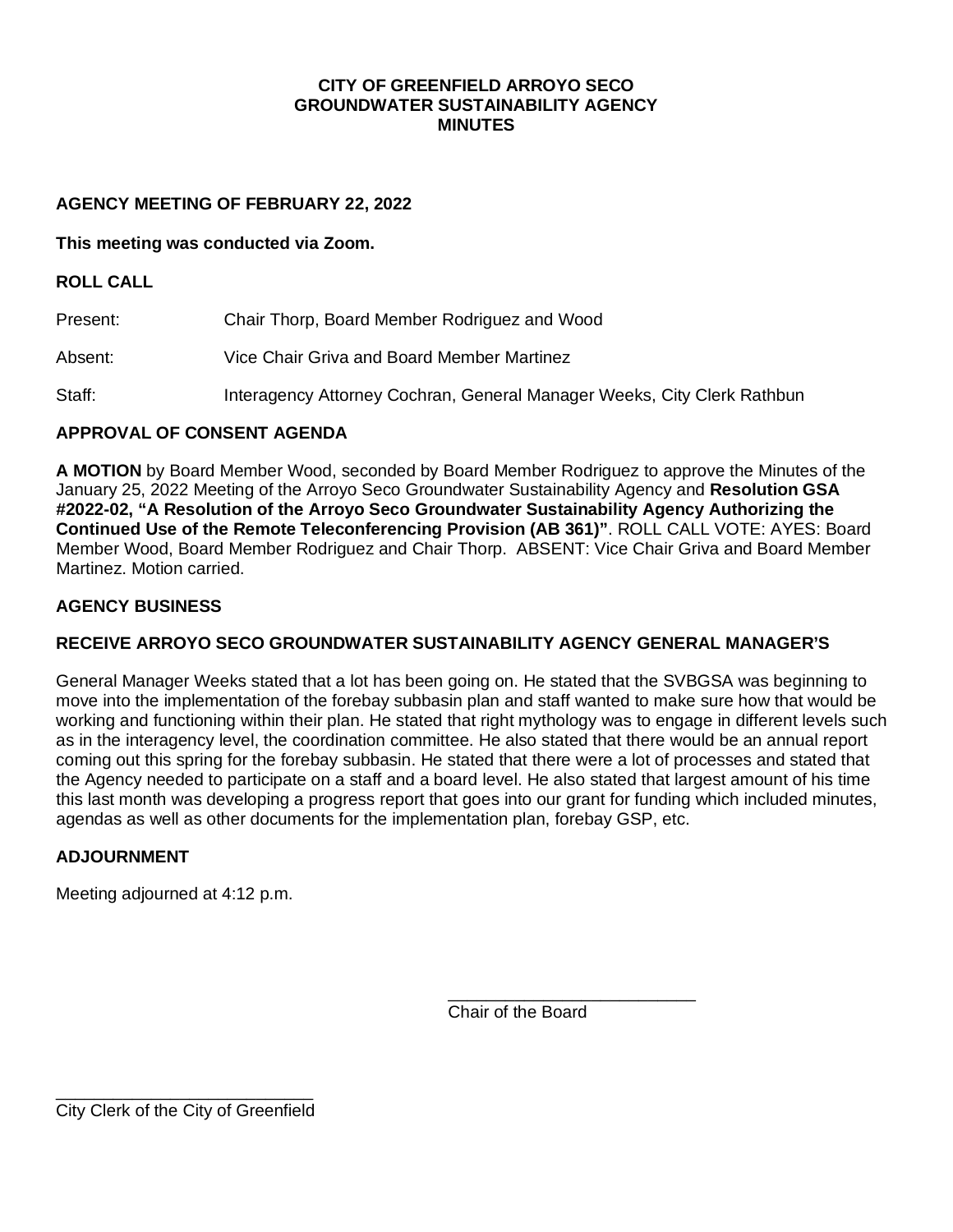## **RESOLUTION GSA NO. 2022-03 A RESOLUTION OF THE ARROYO SECO GROUNDWATER SUSTAINABILITY AGENCY AUTHORIZING THE CONTINUED USE OF REMOTE TELECONFERENCING PROVISIONS (AB 361)**

**WHEREAS**, the Governing Board of the Arroyo Seco Groundwater Sustainability Agency ("Governing Board") is committed to open and transparent government, and full compliance with the Ralph M. Brown Act ("Brown Act"); and

**WHEREAS**, the Brown Act generally requires that a public agency take certain actions in order to use teleconferencing to attend a public meeting virtually; and

**WHEREAS,** the Governing Board recognizes that a local emergency persists due to the worldwide COVID-19 pandemic; and

**WHEREAS**, the California Legislature has recognized the ongoing state of emergency due to the COVID-19 pandemic and has responded by creating an additional means for public meetings to be held via teleconference (inclusive of internet-based virtual meetings); and

**WHEREAS**, on September 16, 2021, the California legislature passed Assembly Bill ("AB") 361, which amends Government Code, section 54953 and permits a local agency to use teleconferencing to conduct its meetings in any of the following circumstances: (A) the legislative body holds a meeting during a proclaimed state of emergency, and state or local officials have imposed or recommended measures to promote social distancing; (B) the legislative body holds a meeting during a proclaimed state of emergency for the purpose of determining, by majority vote, whether as a result of the emergency, meeting in person would present imminent risks to the health or safety of attendees; or (C) the legislative body holds a meeting during a proclaimed state of emergency and has determined, by majority vote, pursuant to subparagraph (B), that, as a result of the emergency, meeting in person would present imminent risks to the health or safety of attendees; and

**WHEREAS**, in order for the Governing Board to use teleconferencing as allowed by AB 361 after October 1, 2021, it must first adopt findings in a resolution, allowing the Governing Board to conduct teleconferenced meetings for a period of thirty (30) days; and

**WHEREAS**, Governor Gavin Newsom declared a state of emergency for the State of California due to the COVID-19 pandemic in his order entitled "Proclamation of a State of Emergency," signed March 4, 2020; and

**WHEREAS**, the Governing Board previously adopted Resolution Number 2021-01 on October 26, 2021, finding that the requisite conditions exist to conduct remote teleconference meetings in accordance with Government Code section 54953(e); and

**WHEREAS**, the Governing Board is conducting its meetings through the use of telephonic and internet-based services so that members of the public may observe and participate in meetings and offer public comment; and

{SR649035} **WHEREAS**, as a condition of the continued use of the provisions found in Government Code section 54953(e), the Governing Board must reconsider the circumstances of the state of